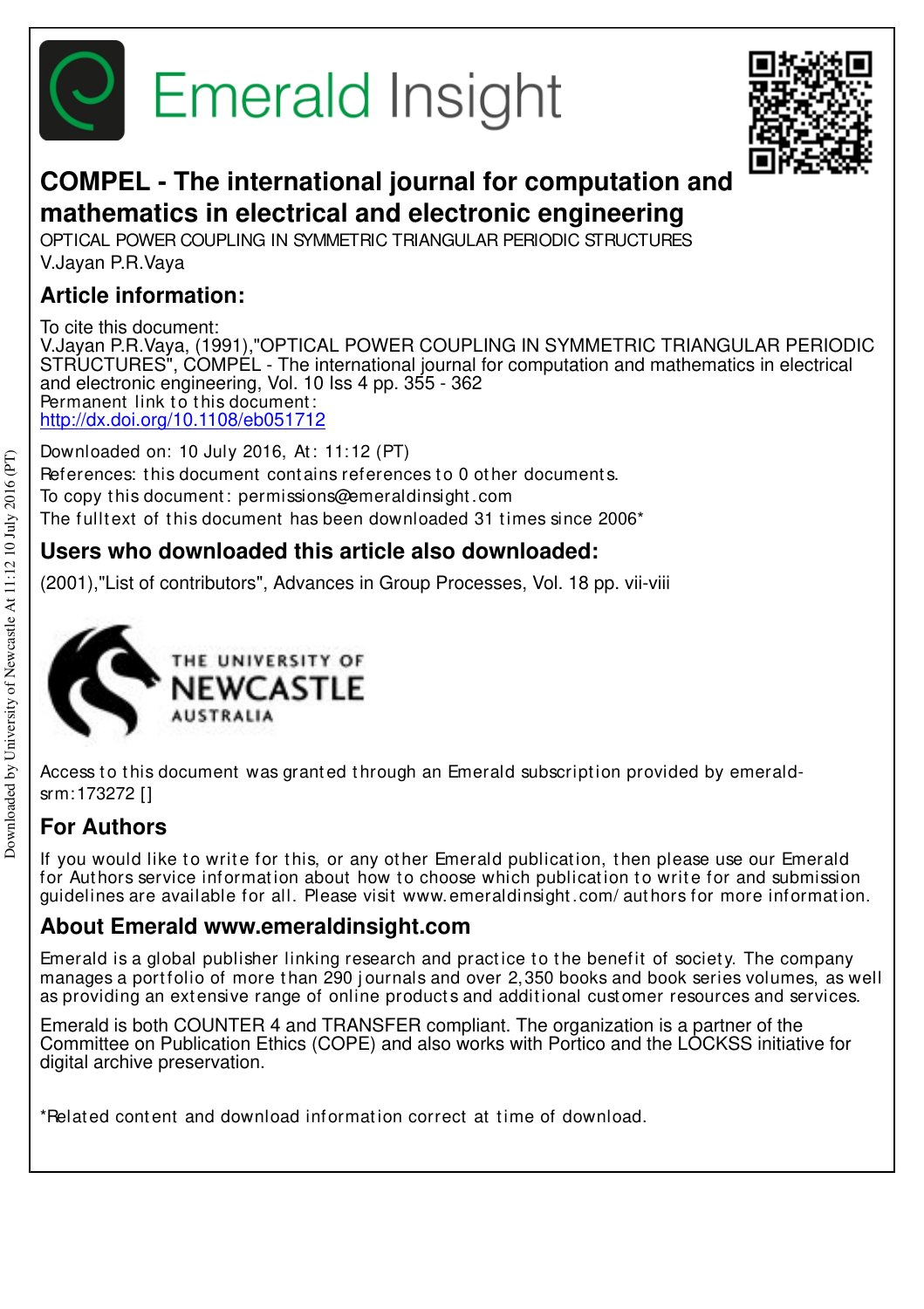COMPEL - The International Journal for Computation and Mathematics in Electrical and Electronic Engineering Vol 10, No 4, 355-362 (c) James & James Science Publishers Ltd

#### OPTICAL POWER COUPLING IN SYMMETRIC TRIANGULAR PERIODIC STRUCTURES

#### V.Jayan and P.R.Vaya Semiconductor Device Research Lab. Centre for Systems and Devices INDIAN INSTITUTE OF TECHNOLOGY MADRAS- 600 036

#### Abstract:

SEM picture of rectangular gratings realised by chemical etching mostly resembled a triangular grating. Symmetric triangular gratings can give better directionality DFB laser beam. In this communication,the optimal Bragg order,grating period and tooth height,active layer thickness were presented from a study of the optical power coupling for a symmetric triangular GaAs-AlGaAs structure. The numerical parameters so obtained were compared to the reported results and found that chemically etched rectangular grating obeys the theory of symmetric triangular grating with remarkable accuracy.

#### 1.Introduction

Kogelnik and Shank[l] conceived the idea of DFB lasers in early seventies, the area has grown in a tremendous thereafter[2] and is of current interest[3].A judicious selection of tooth shape and heights will realise better directionality which is essential for laser devices. The corrugations at the dielectric interface can be of a veriety of shapes like sinusoidal, Fectangular, triangular,sawtooth etc. The fabrication and analysis of DFB lasers employing rectangular gratings are widely reported. Many authors pointed out that the SEM pictures of fabricated rectangular gratings showed a triangularprofile. [4,5]as a result of chemical etching. The analysis of Peng and Tamir [6] on blazing effects based on grating structure showed better suitability of symmetric triangular or sawtooth structure for DFB operation. However little significant work has been reported on the design aspects of DFB lasers employing these structures. In this aspects of the fasers employing these stractures. In this<br>communication, an attempt, have been made to evolve the communication an attempt have-been made to evolve the approximate design parameters for a GaAs-AlGaAs DFB waveguide through a study of the dependence of optical power coupling on various wave guide parameters by considering a symmetric triangular structure.

#### 2.Computational approach

Yariv has proposed a theory for the coupling of optical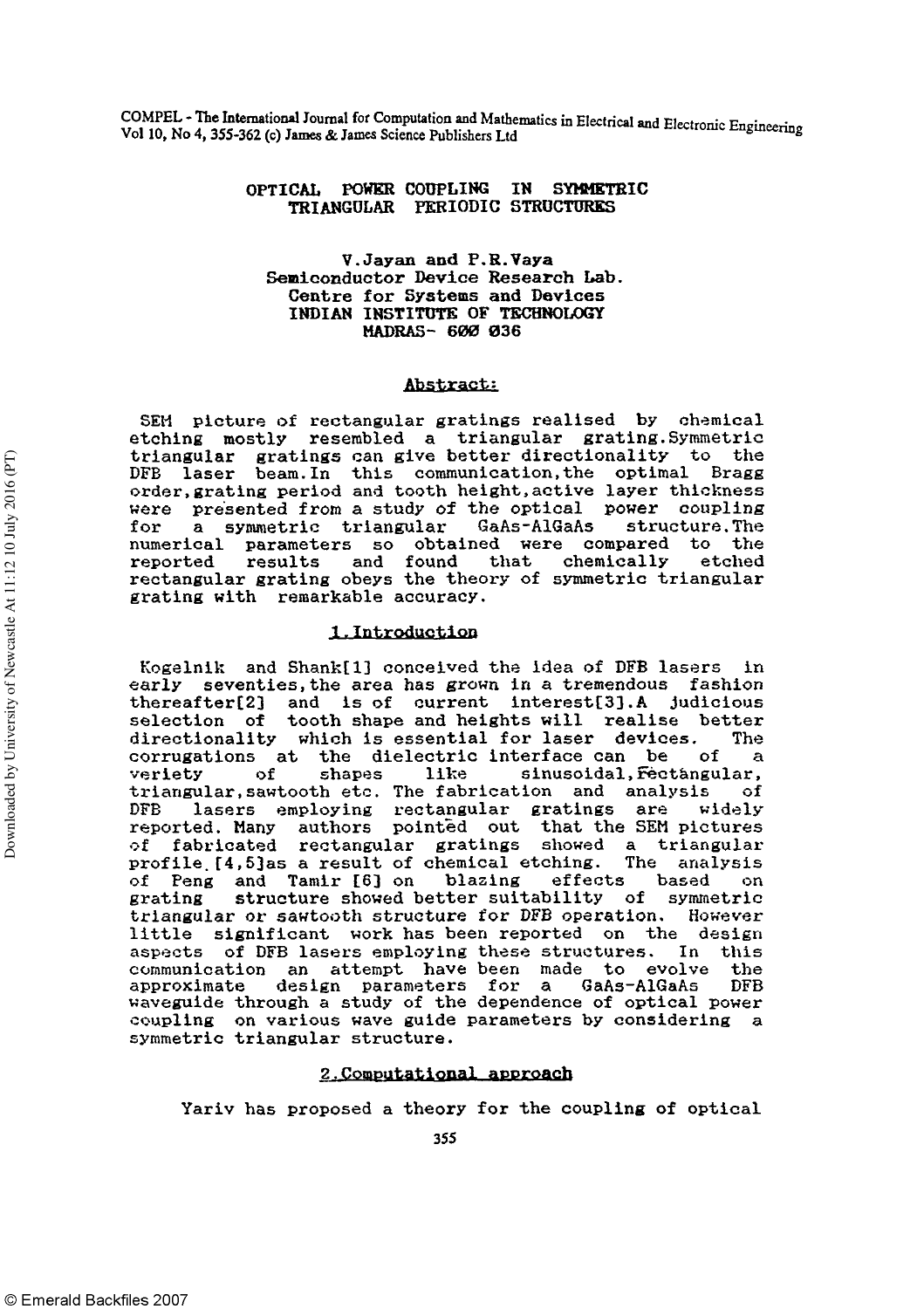356 V. Jayan and P.R. Vaya

power (¦K¦) in a periodic waveguide by considering the full guide width in the calculation of unperturbed E-field [7], However, later reports showed that this approach led to inaccurate results [8]. Therefore to overcome this, Streifer<br>et al have modified Yariv's expression by employing a have modified Yariv's expression by employing a guidewidth less than the actual one in the periodic structure [9]. This approach has found a reliable validity as reported by other workers [eg.10]. We have considered a three layer DFB waveguide as shown in Fig.1 to calculate  $|K|$ in a waveguide with symmetric triangular gratings.

The coupling of power between the counter running waves for TE fundamental mode in such a structure was computed using the following expression given by Streifer et al:

$$
K = \frac{k^{2}o(n^{2}1 - n^{2}2) \cancel{e}}{4\pi m \cancel{b} k^{2}}
$$
  
\n
$$
i \left( \frac{1 + q^{2}}{h^{2}} \right)^{1 - \cos(\pi n / 2)}
$$
  
\n
$$
+ \frac{q}{h} \frac{2}{[(2gh)^{2} - (\pi n)^{2}]} [2gh \sin(\pi n / 2)
$$
  
\n
$$
- \pi m \sin(\frac{gh}{)}]
$$
  
\n
$$
- (1 - \frac{q^{2}}{h^{2}} \frac{\pi n}{[(2gh)^{2} - (\pi n)^{2}]} [\cos(\frac{gh}{)}]
$$
  
\n
$$
- \cos(\pi n / 2)]
$$
  
\n
$$
- \frac{2(-1)}{[(2gq)^{2} + (\pi n)^{2}]} [2gq \sin(\pi n / 2)
$$
  
\n
$$
- \pi m \cos(\pi m / 2) + \pi m e^{-gq} J \}
$$
  
\n
$$
+ \pi m \cos(\pi m / 2) + \pi m e^{-gq} J \}
$$
  
\nwhere  $q = (\cancel{p^{2} - n^{2}} k^{2})^{1/2}$   
\n
$$
h = (\frac{n^{2}}{2} k^{2} - \cancel{p^{2}}) ^{1/2}
$$
  
\n
$$
p = (\cancel{p^{2} - n^{2}} k^{2})^{1/2}
$$
  
\n
$$
R^{2} = \frac{(h^{2} + q^{2}) (t^{-1} + q^{-1} + p^{-1})}{2h^{2}}
$$
  
\n
$$
\cancel{p^{2} = \frac{\pi m}{4}}; k_{0} = \frac{2\pi}{\sqrt{2}}; k = \frac{\omega}{c}
$$
  
\n
$$
m \text{ and } g \text{ are the period and tooth height of the grating}
$$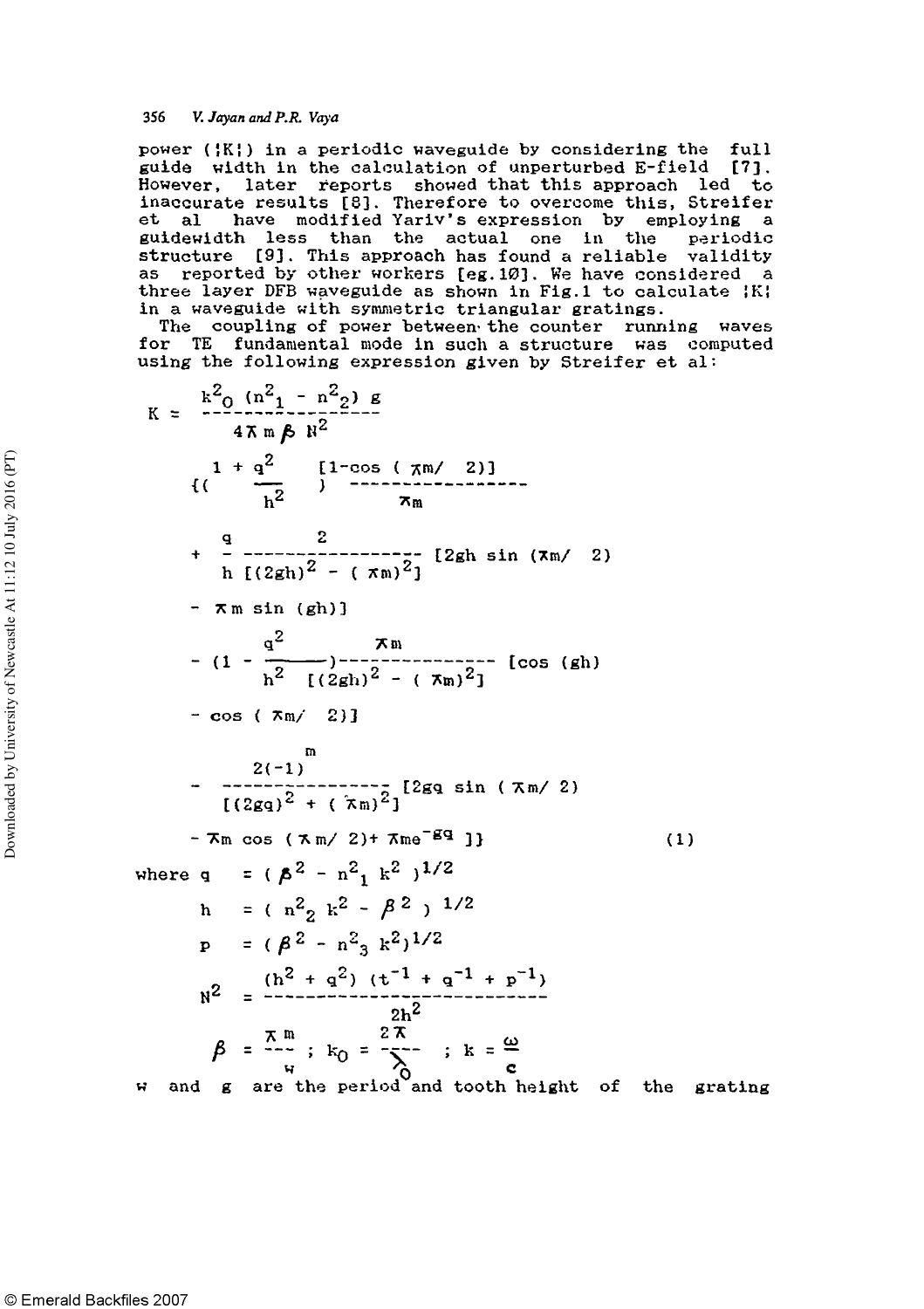respectively, m is the Bragg order,  $\mathfrak{n}_1$  and  $\mathfrak{n}_3$  are refractive indices of confinement layers,  $n_2$  and t are refractive index and thickness of active layer respectively and  $t^1 = t - g$ . And also from reference [2] the reflection coefficient can be written as

 $R_{0}$  = tanh<sup>2</sup>({K}L} (2)

A FORTRAN program was written to solve,these equations on a PC by iterative method. This is used to get design parameters like bragg order, grating period etc. for GaAs- AlGaAs double heterojunction distributed feedback laser waveguide as a test case.

From the coupling coefficient we computed the length of the cavity L, for maximum reflectivity and total number of periods for the same by using expression (2).

#### 3.Results

It is important to find out the bragg order at which the grating can give optimal coupling. Here the effect of different Bragg orders  $(m = 1, 2, 3, 4, 5)$  on coupling coefficient were studied for different periods and tooth heights ranging from  $0.15 - 0.39$  um and  $0.01 - 0.29$  um respectively by considering a constant active layer thickness. For the first order grating (Fig.2), it was found that the coupling coefficient increases linearly with period for a given tooth height. Here we plotted only for six typical tooth heights. In the case of second Bragg order (Fig.3) the coupling coefficient shows non-uniform coupling variation for periods less than 0.2 um and vanishes at 0.25 um irrespective of the tooth height. For periods greater than 0.3 um the coupling of power was fairly uniform which suggests the suitability of second Bragg order reflection which is in good agreement with results  $[5,11]$ . It is evident from the graph that the numerical values of coupling coefficients are more or less constant for periods around 0.33 um and tooth heights around 0.21 um. This information points towards the optimal value of grating period and tooth height. These values are in good agreement with the reported values for the rectangular structure designed for m=3 [123. The difference in value of m might be due to the dependence of effective refractive index on the shape of the grating. As the SEH picture of the resultant rectangular grating obtained by chemical etching more or less resembles a triangular structure justifies the value of m=2 [12]. This is also in total agreement with the observations of other workers as mentioned in the introduction [4,5]. The mentioned in the introduction [4,5]. The vanishing of coupling coefficient ¦K¦ can be attributed to vanishing of coupling coefficient the counter running waves the distructive interference of the counter running waves within the cavity. We repeated the iteration for  $m=3,4$  and the results of which showed that the number of coupling coefficient minima points increases with order which is undesirable in the laser action. These results were true<br>for all active layer thicknesses considered.

Considering the second Bragg order and a period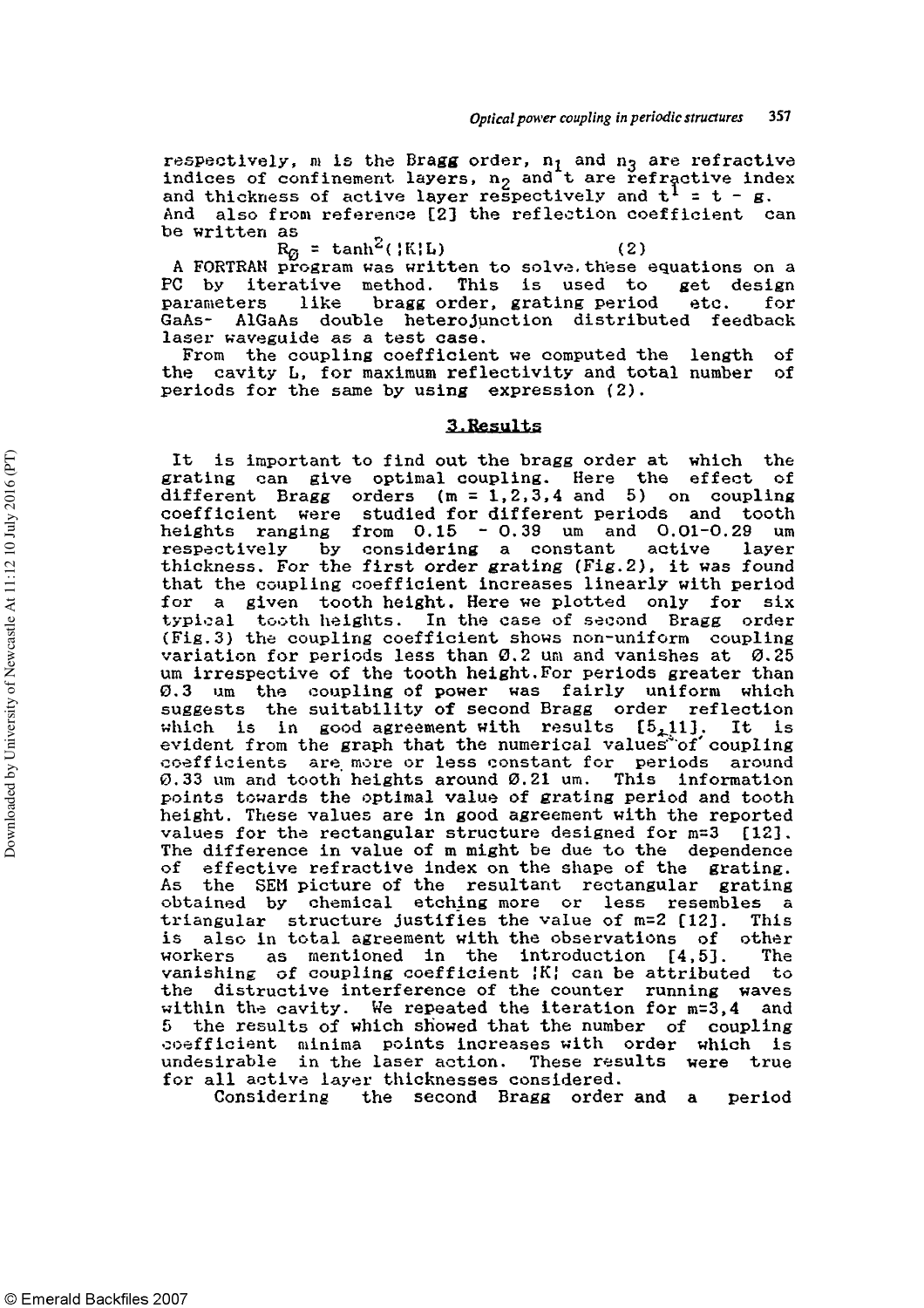

Fig.1 Basic three waveguide structure layer **DFB** 



Fig. 2 Coupling coefficient vs Grating period for different grating tooth heights for first Bragg order.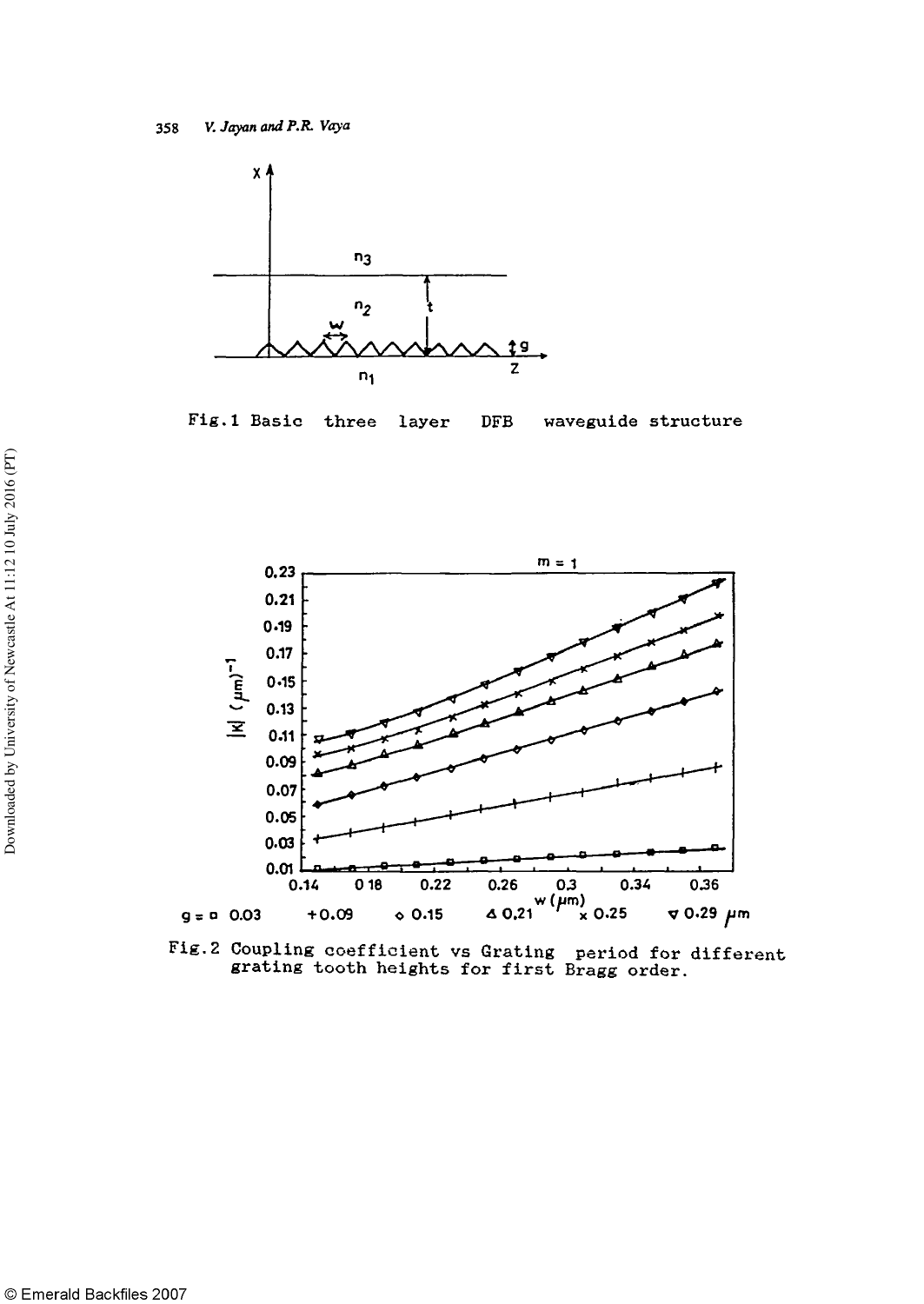of 0.33 um for uniform coupling as suggested above,we studied the effect of active layer thickness also on coupling coefficient for different tooth heights. For this, the active layer thickness was varied in the range of  $\sigma$ -2.9 um. The coupling coeffcient followed an exponential decrease with active layer thickness. For active layer thicknesses upto 1 um, {K} showed a rapid decrease. Above 1 um the effect of active layer thickness in the transfer of power was less. We repeated the iteration for  $t = \emptyset$ -0.4 um alone. The results showed non-uniform coupling of power in the range  $t = \varnothing$ - $\varnothing$ . 2um which suggests the less suitability of the range. It was obvious from Fig.4 that an increase in tooth height beyond a limit will not yield better results as the ¦K¦ values were essentially the same in g=0.21-0.29 um range. In order to realise high coupling between the counter running waves an active layer of thickness between 0.2 and 1 um can be selected which is in agreement with the observed results [123. A comparison of our numerical results for symmetric triangular periodic structure to that of reported results for rectangular structure obtained by chemical etching are given in table 1.

Table 1 A comparison of our results for symmetric structure with the reported rectangular periodic structure.

| No           | Parameter          | Sy.triangular<br>structure<br>(present work)    | Rectangular<br>structure<br>[Ref] |
|--------------|--------------------|-------------------------------------------------|-----------------------------------|
|              | Bragg order        | 2                                               | [12]                              |
| $\mathbf{2}$ | Grating period(um) | ~ø.33                                           | $0.34$ ( $"$ ]                    |
| 3            | Grating tooth      |                                                 |                                   |
|              |                    | height $(u_m)$ $\infty$ .21                     | $9.18$ [ $"$ ]                    |
|              | Active layer       |                                                 |                                   |
|              |                    | thickness(um) $\varnothing$ .2-1. $\varnothing$ | 0.80 [ "]                         |
|              |                    |                                                 |                                   |

So far the refractive index of active and confinement layers were considered as constant and we saw that for a period of 0.25um the coupling coefficient became zero. To period of 0.25um the coupling coefficient became aero. To see the possibility of making it a useful period in the second Bragg order,iteration had been carried out by considering the variation in refractive index of the confinement layer in the range 3.4-3.6. The results showed that (Fig 5) coupling coefficient is zero at a confinement layer refractive index of 3.6 and is maximum at 3.48. So by choosing the mole fraction x properly in  $\text{Al}_{x}\text{Ga}_{1-x}\text{As}$ confinement layers it is possible to achieve non-zero coupling irrespective of active layer thickness.

After fixing the parameters like grating period,tooth height etc. for getting the optimum coupling coefficient one can obtain the cavity length using eqn (2) for a typical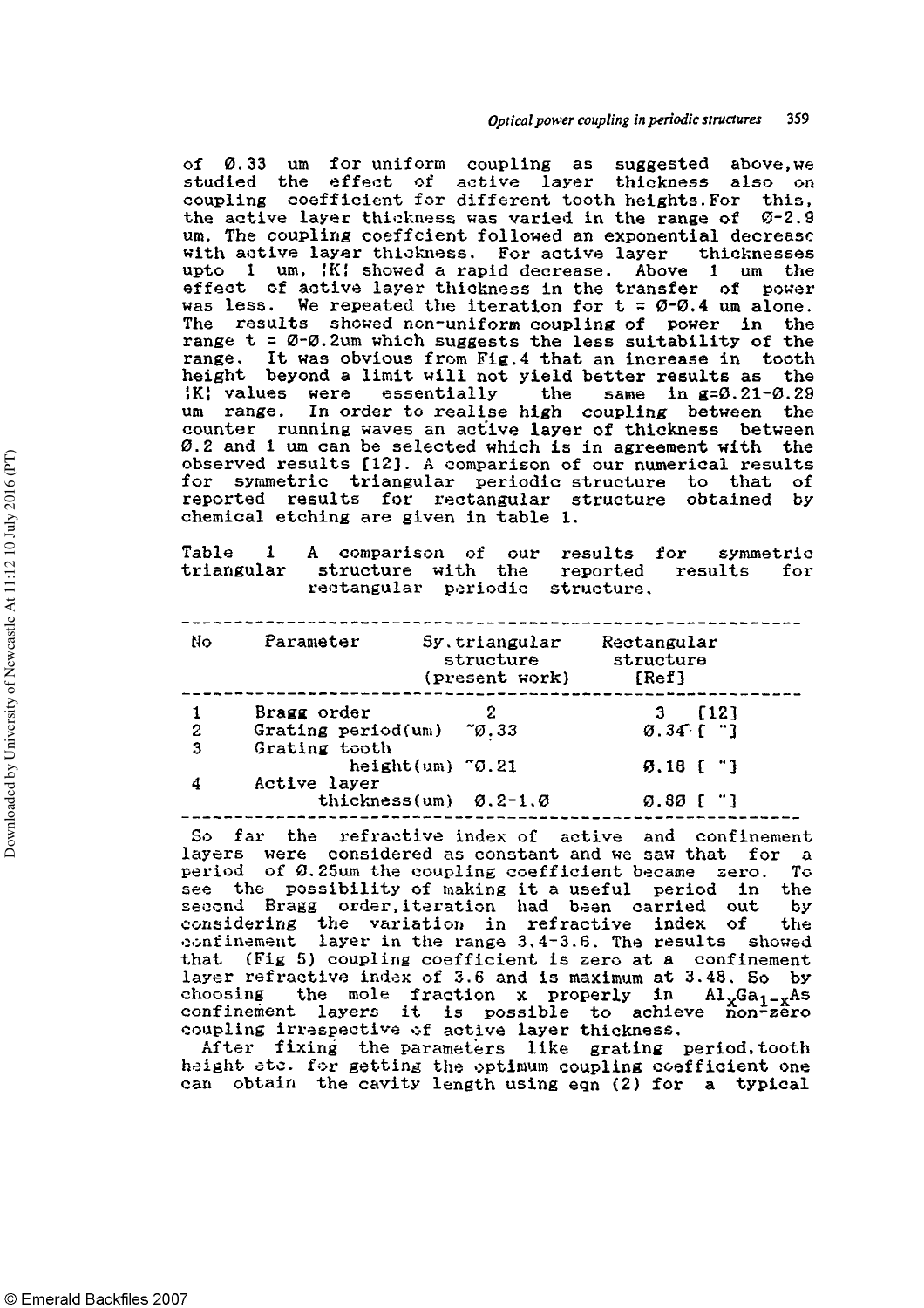

Fig.3 Coupling coefficient vs Grating period for different grating tooth heights for second Bragg order.



Active layer thickness for Fig. 4 Coupling coefficient VS  $w = \emptyset$ .33 um and m=2.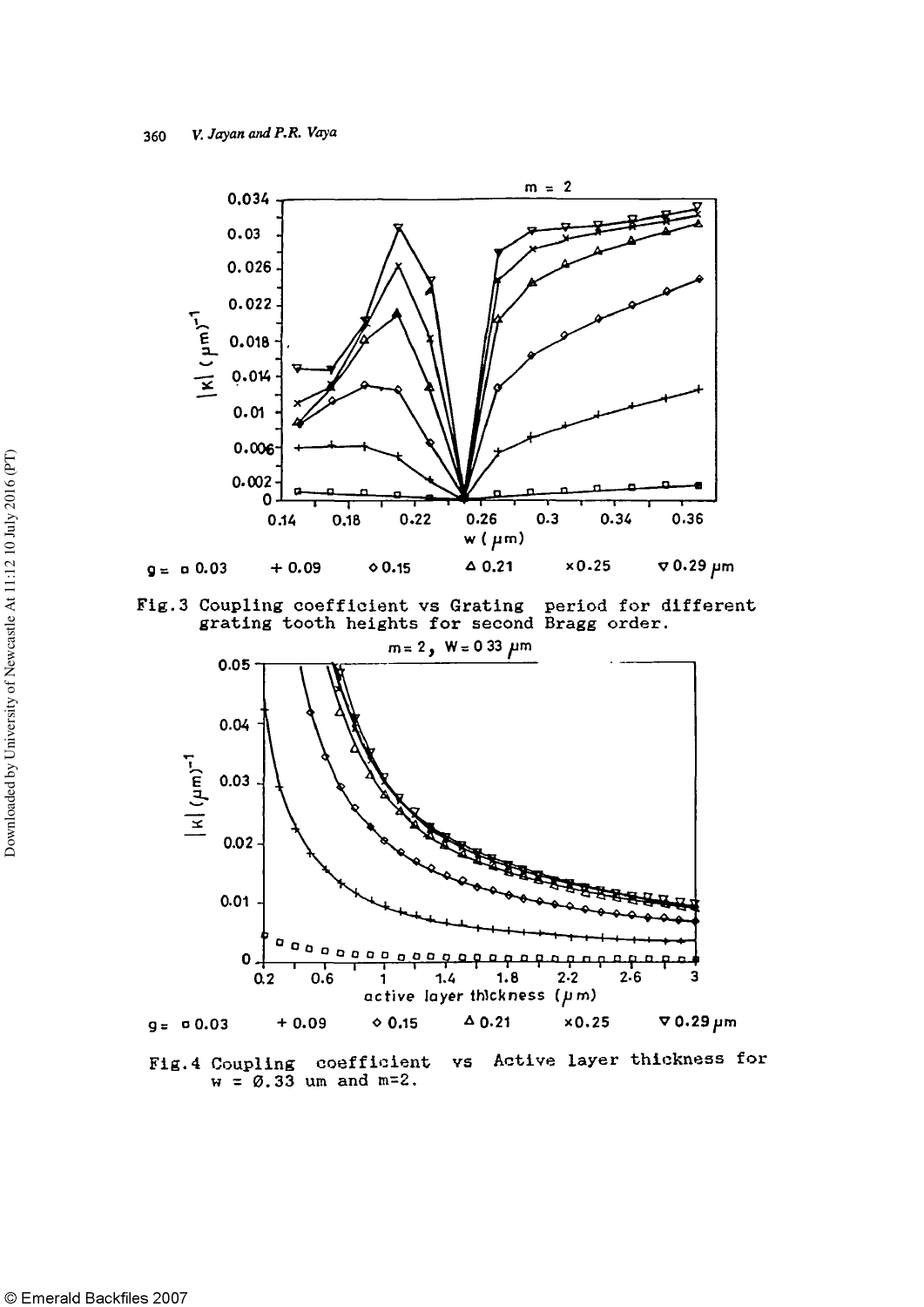

Fig.5 Coupling coefficient vs Refractive index of the confinement layer for m=2, t =  $0.5$  um and w =  $0.25$  um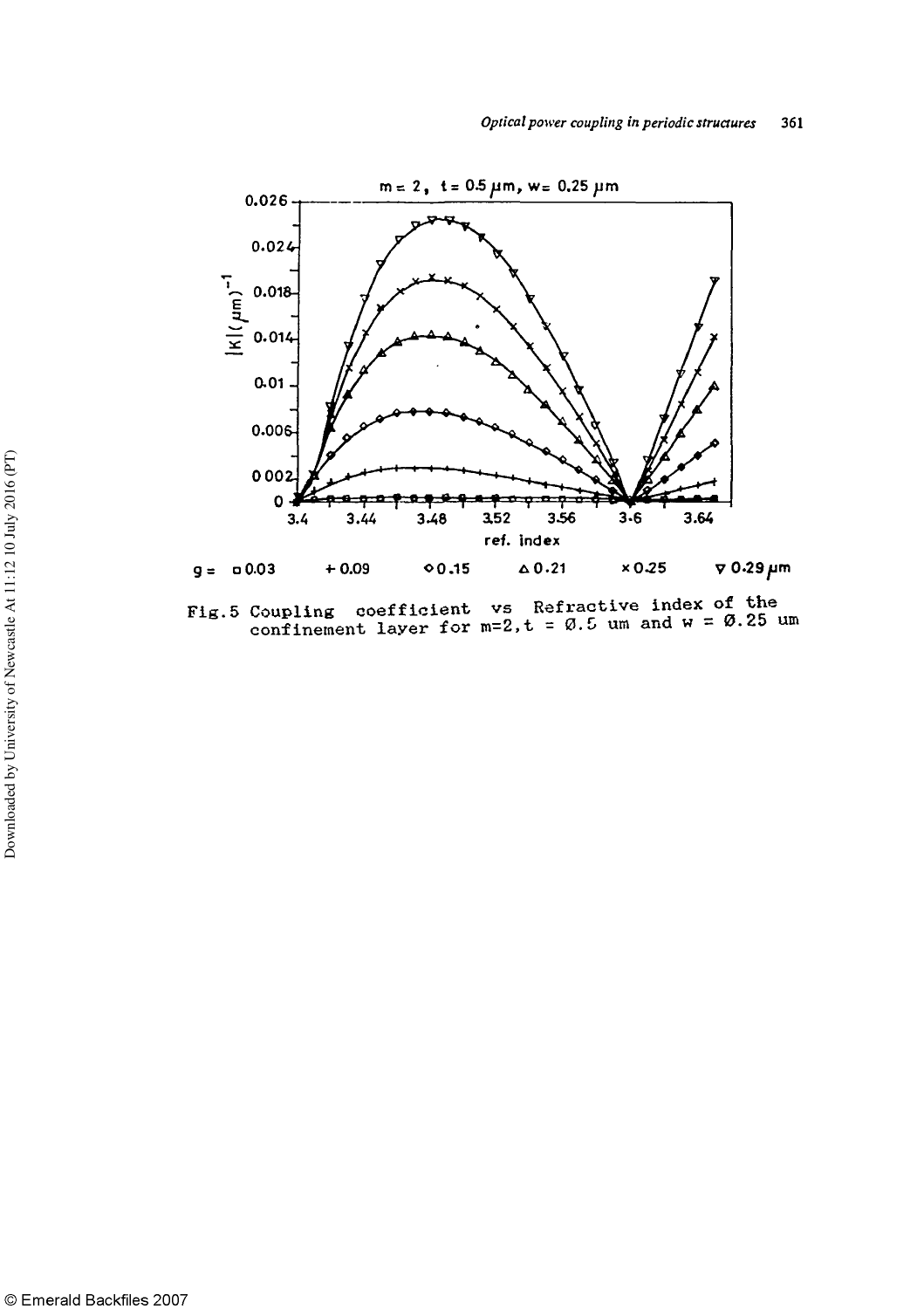reflection coefficient and hence the total number of periods in the waveguide.

#### 4.Conclusions

A periodic wave guide structure of current interest was analysed to evolve the approximate design parameters through a study of optical power coupling with respect to symmetric triangular grating. The optimal Bragg order, grating period and tooth height and active layer thickness obtained were presented which are in agreement with the reported results of rectangular gratings obtained by chemical etching. This was attributed to the observed deviation of the rectangular grating profile during the etching process.

#### References

- [1] H.Kogelnik and C.V.Shank, J.Appl.Phys., Vol. 43,
- pp 2327-2335, 1972
- [2] A.Yariv and M.Nakamura, IEEE J.Quantum Electron., Vol. 13, pp 233-253,1977
- [3] H.Sato and Y.Hori,IEEE J.Quantum Electron., Vol. 26, pp 467-472,1990
- [4] Ghizoni et al., IEEE J.Quantum Electron.,Vol. 12, p 69 1976
- [5] R.F.Kasarinov and C.H.Henry,IEEE J.Quantum Electron., Vol.21,pp 144-150,1985
- [6] S.T.Peng and T. Tamir, Opt. Commun., Vol. 11, pp 405-409, 1974
- [7] A. Yariv, IEEE J. Quantum Electron., Vol. 9, pp 919-933, 1973
- [8] K. Handa et al, Appl.Phys., Vol.5, p 325, 1975.<br>[9] W.Streifer et al., IEEE J.Quantum Electron.
- al., IEEE J. Quantum Electron., Vol. 11, pp 867-873,1975
- [10] Y. Yamamato et al., IEEE J.Quantum Electron., Vol. 14, pp 245-258,1978
- [11] C.H.Henry et al.,IEEE J.Quantum Electron., Vol. 21, pp 151-154,1985
- [12] M.Nakamura et al.,IEEE J.Quantum Electron., Vol. 11, pp 436-439,1975